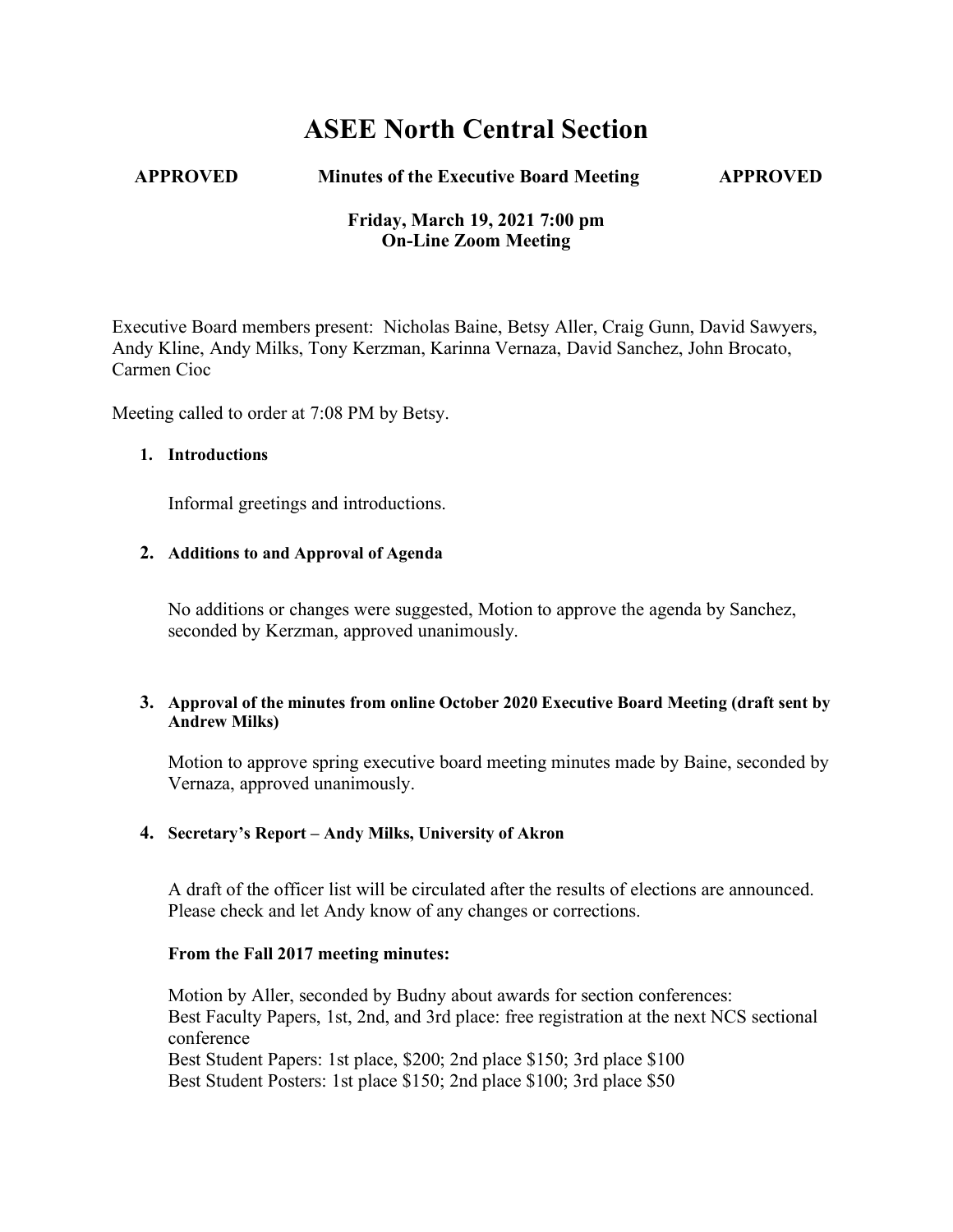Must be member or student in NCS section to win. Cash awards will be paid to one person if it is a team paper or poster, and they have to figure out how to divide it up.

### **5. Spring 2021 Conference Updates – Carmen Cioc, University of Toledo**

Website has been updated. Links for the rooms have been distributed. A list of attendees has been developed and sent.

Awards, 1 best paper faculty, 1 best paper student with cash prize and 1 best paper with cash prize will be awarded.

6 posters, 20 papers total faculty and student. Student papers are in sessions 2,4 and faculty papers are in sessions 1, 3, 5, and 7.

Kumar was not present so the best paper process will be addressed tonight to ensure the best papers are selected.

\$0 total conference expenses.

\$1,550.00 income has been collected directly via the ASEE national website.

Carmen will open her WebEx room at 8:20 am and it will be open all day if she needs to be contacted.

Sheryl Sorby will be the lunch time speaker.

Poster presentation time is limited to 5 minutes. Each paper has 15 minutes for the presentation.

#### **6. Spring 2022 Conference – David Sanchez, University of Pittsburgh**

Conference dates March 18,19, 2022 conference dates Abstract submission opens Monday October 18, 2021 Seed money from WVU can be sent to David when Robin is ready.

Friday 6:30 to 8:00 Executive Board meeting 5:00 to 7:00 pm Welcome reception Benedum Bldg.

# **7. Best Paper Awards Chair – Kumar Yelamarthi, Central Michigan University**

Kumar was not able to attend the meeting; Carmen has forwarded preliminary results from the paper review process. Andy Kline, David Sanchez, David Sawyers, John Brocato and Betsy will do the best paper judging from the information from Carmen.

#### **8. Treasurer's Report – Gregory Harstine, University of Akron**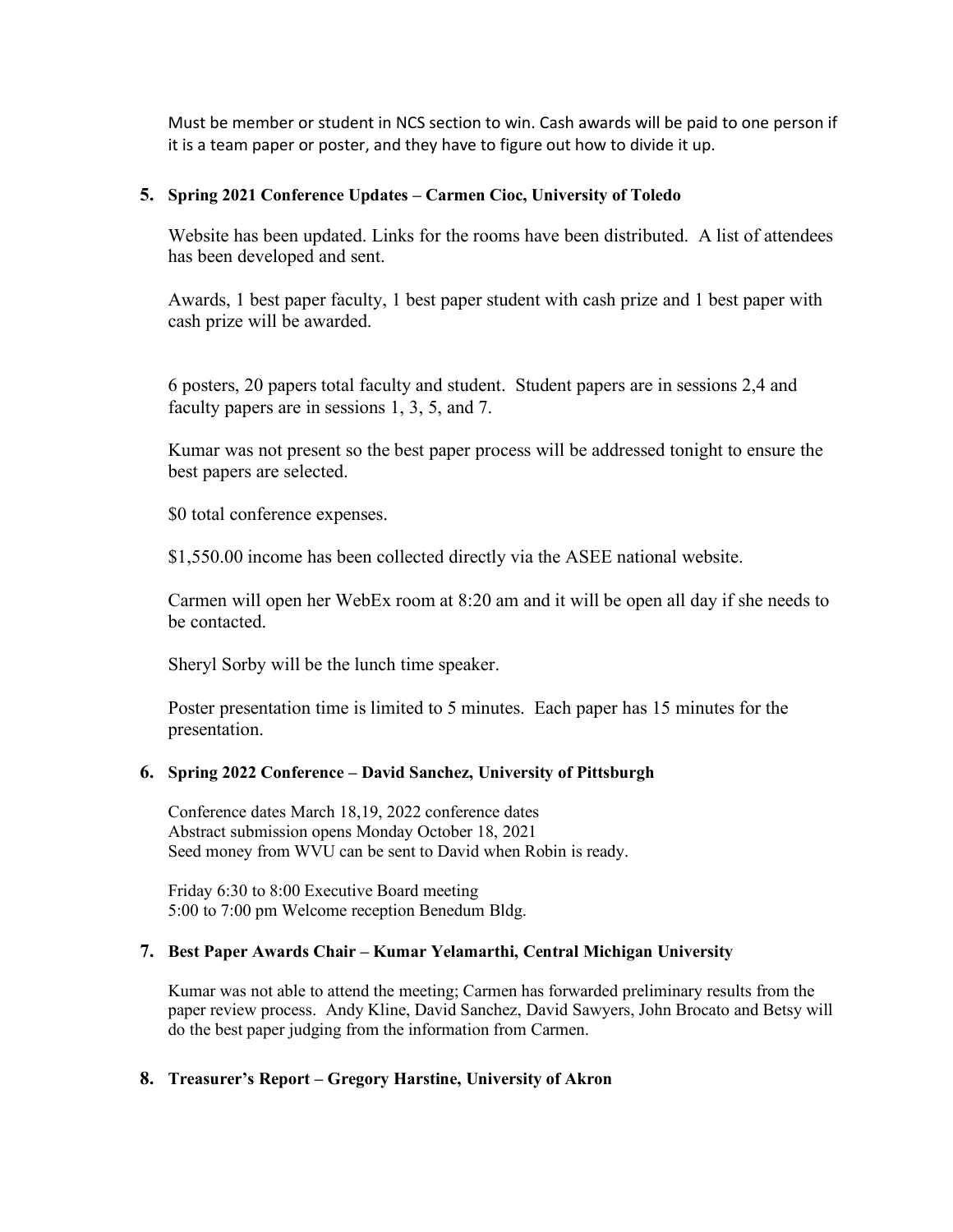Greg was not able to attend the meeting and will forward the current Treasure's Report over the weekend. Betsy asked Andy Milks to provide the fall treasurer's report at the conference meeting.

The following paper and poster awards will need to be paid from the BASS account; it was decided that only the first-place prize would awarded

Best Paper Faculty – Free NCS Conference Registration Best Paper – Student \$200 Best Poster – Student \$150

As well as the

Outstanding Campus Rep \$250 Outstanding Teaching Award - \$750

#### **9. Campus Representative Coordinator Report – Craig Gunn, Michigan State University**

The award will be announced at lunch. There were approximately 16 campus rep reports from the 37 institutions. Some reports were particularly good for a pandemic year.

John reported that there are several campuses that may not have active campus reps and ASEE National has been working to ensure there are active reps at each location.

#### **10. Vice Chair Report – Nicholas Baine, Grand Valley State University**

There were 9 nominees for outstanding teaching award. The winner for this year is Krista Kecskemety from The Ohio State University.

#### **11. Past Chair's Report – Karinna Vernaza, Gannon University**

Election results Nick Baine selected as chair, Andy Kline as Vice Chair and both director candidates were elected David A. Dampier from Marshall, and Matthew Cavalli from WMU.

# **12. Zone II Chair Report – John Brocato, SE Section**

John was able to attend the meeting and showed slides and provided the following link for the complete presentation[: https://drive.google.com/file/d/1dl7M1WfOnPBjvp\\_XPMbM-LMny-](https://drive.google.com/file/d/1dl7M1WfOnPBjvp_XPMbM-LMny-YCFNUG/view?usp=sharing)[YCFNUG/view?usp=sharing](https://drive.google.com/file/d/1dl7M1WfOnPBjvp_XPMbM-LMny-YCFNUG/view?usp=sharing)

There are currently 9,770 individual ASEE members

Annual Conference July 26-30, 2021 in Long Beach CA, there may a hybrid of virtual and in person sessions. All sessions will be live and synchronous whether in person or virtual. Unless health concerns require changing to full virtual.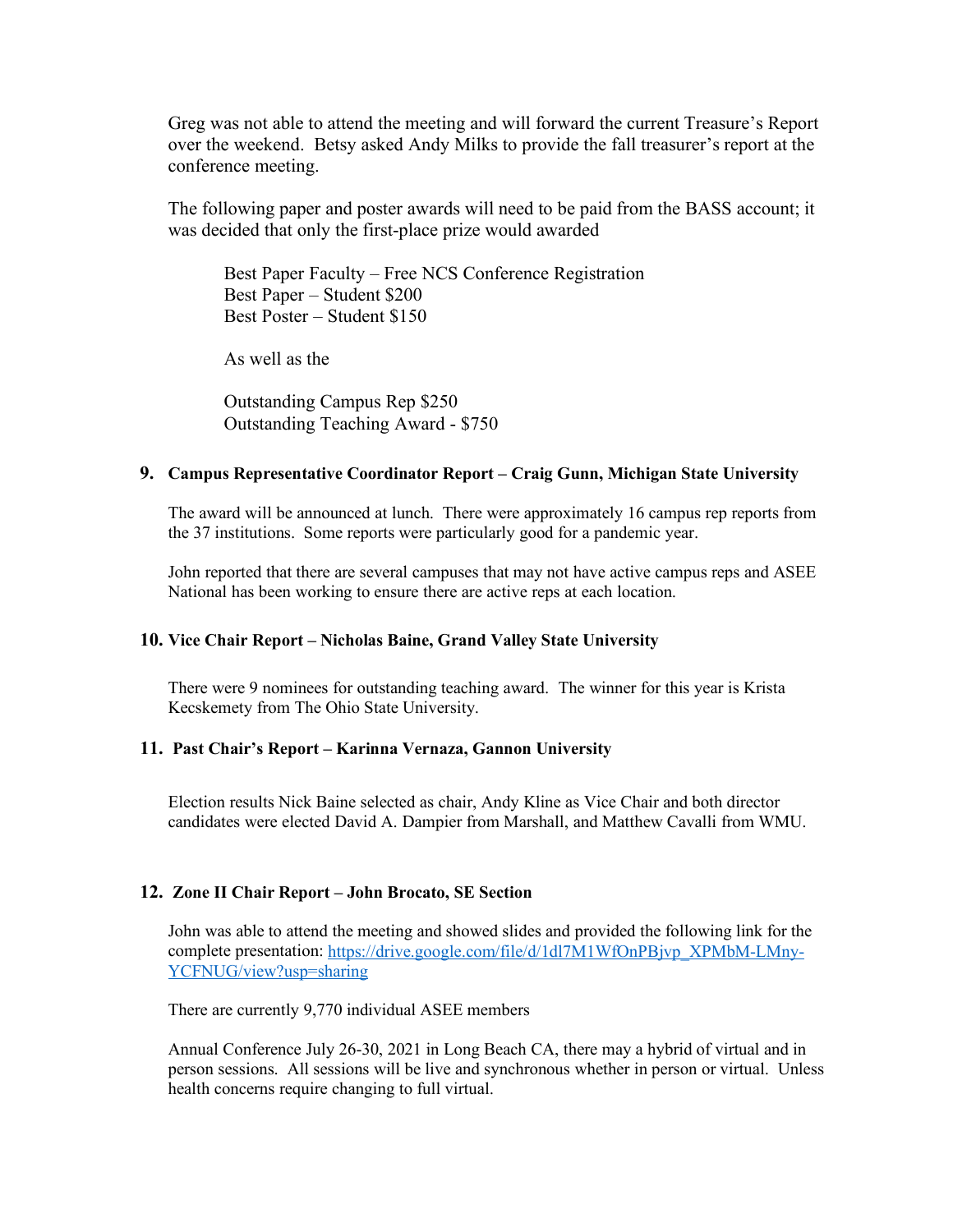2022 is planned to be in June in Minneapolis followed by Baltimore and Portland.

There is a new Vision Statement and approved changes to the Constitution and Bylaws.

Professional Interest Council (PIC) reorganization and Section and zone structures are being discussed.

The Monolith paper system is being replaced with Impexium after the 2021 conference.

30% BASS tac account remains in place.

#### **13. Newsletter Editor Report – Jeffrey Kastner, University of Cincinnati**

Jeff was not able to attend the meeting.

#### **14. Web Master Report – Kumar Yelamarthi, Central Michigan University**

Kumar was not able to attend the meeting. Website updates have been made.

#### **15. Chair Report – Betsy Aller, Western Michigan University**

Betsy thanked Nick, Carmen and Karinna and all the other people for all the help and guidance they have provided.

WVU has talked about having the conference in 2023 but has not yet provided a letter of interest, Betsy will contact Robin.

Nick would like to have a Michigan conference soon. WMU is considering 2023 or 2024.

#### **16. Constitution / By-laws Update – Andy Kline, Western Michigan University, emeritus**

Andy Kline (MI) has been tasked with the Constitution and Bylaw updates. He presented with proposed changes regarding ASEE membership and NCS Executive Board membership prior to

Proposed Sr. Director Positions (up to 2) as the discretion of the chair.

Clarified the Section Meeting is the business meeting at the spring conference.

A statement mirroring the diversity equity and inclusion statement from ASEE.

An all or nothing vote would require and a 2/3 of the NCS membership via electronic vote.